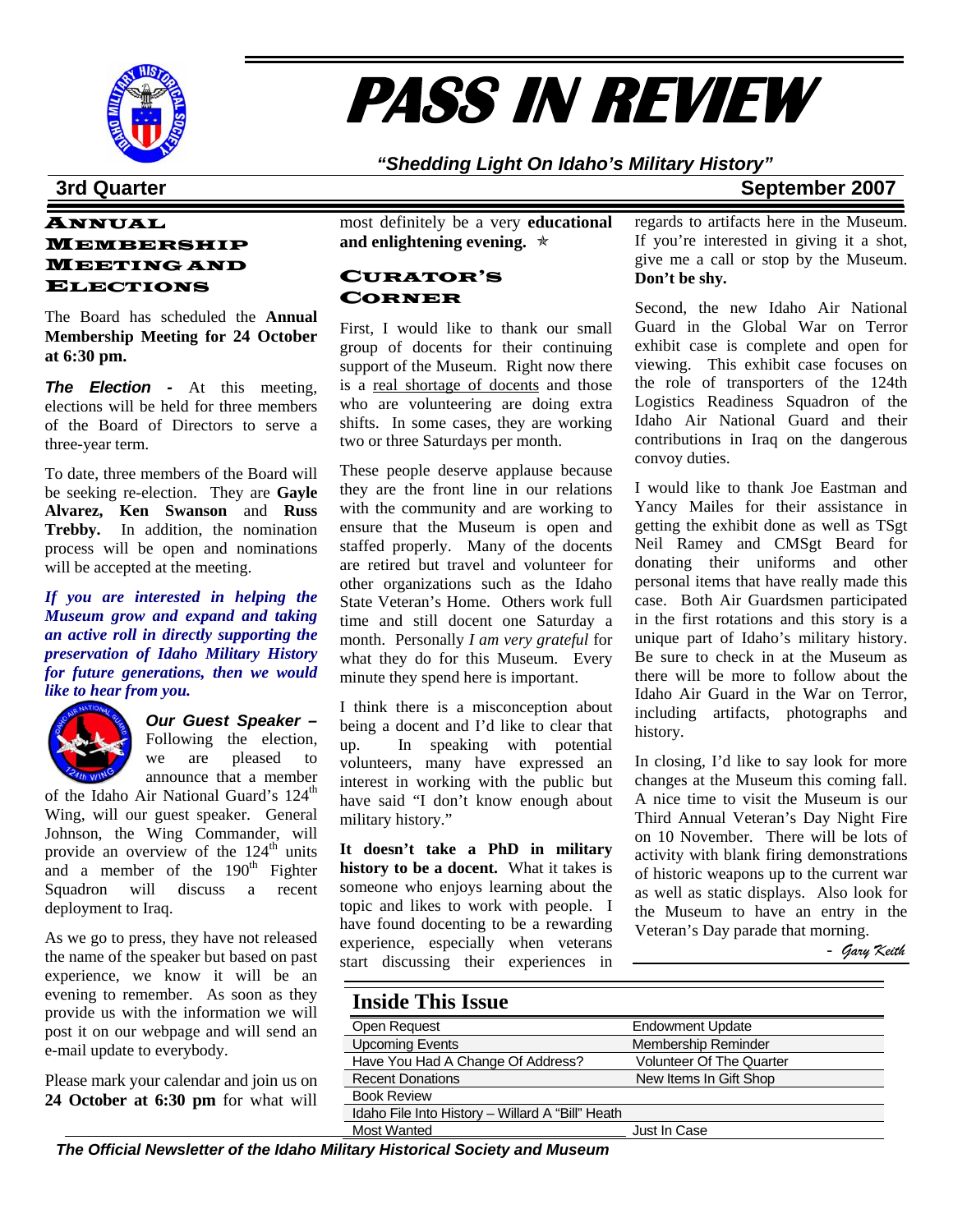## **PASS IN REVIEW September 2007**

**AN OPEN REQUEST**  $To$ Members And All Persons Who Enjoy The Museum.

Soon it will be time to join or renew memberships for 2008. Starting now, all new memberships and renewals are good through December 2008.

As we settle into the fall months, it is a great time to check our schedules for that day or afternoon we could spend volunteering at the Museum. It is great fun to greet people as they enter the Museum and help them find and enjoy the high-quality military history exhibits which are of particular interest to them.

We try very hard to make the Museum available to all people including students. We do not charge admission so volunteers are required to keep the Museum, the library and the educational outreach programs active. Your volunteer time is very important to us. In order to be a part of the cadre of volunteers, call Gary Keith at (208) 272- 4841. We look forward to seeing you at the Museum! - *Joe Icenhower* 

#### ENDOWMENT UPDATE



Our Endowment balance currently stands at **\$37,459.33**  (Our goal is \$500,000)

Recent Endowment

Donors include:

### **Frank & Genevieve Boguslawski**

(In memory of Larry Mereness) (In memory of Virginia McCutcheon)

**General James Brooks**  (In memory of Larry Mereness) (In memory of Jerre Kauffman)

**Stan Herzinger**  (In memory of Larry Mereness)

#### **Larry Kauffman**  (In memory of Jerre Kauffman)

The plan is to create a financial base which will ensure the preservation of Idaho's military heritage for future generations.

*Thank you for supporting The Idaho Military History Museum.*  $\ast$ 

### UPCOMING EVENTS

Here are some of the events we currently have scheduled; more details will be posted on the webpage as invitations are confirmed and more information becomes available.

**24 October - Annual Membership** Meeting.See page 1 for all the details.

**8 November** - Channel 7's **Larry Gebert** will be doing his morning show **LIVE** at the Museum. Be sure to tune in!

**10 November - This is actually a** double event day! The IMHS has been invited to participate in the annual **Veterans Day Parade** and then that evening we will be having a **Veterans Day Open House**. The Museum will once again and **by popular demand** hold a Night Fire on Saturday, November 10<sup>th</sup>. The Museum will be open as normal from 12:00 noon until 4:00 pm. The gates will reopen to the public at 6:30 pm with the event starting at 7:30 pm. The Event will run until all activities are concluded.

| General Admission:           | \$3.00 |
|------------------------------|--------|
| Students w/School ID: \$1.00 |        |
| Children under 6:            | Free   |
| Veterans in Uniform:         | Free   |

Be sure and monitor our webpage for more information as it becomes available.

*Please join us as we celebrate and honor Veterans!* Õ

#### MEMBERSHIP REMINDER

As a reminder, your IMHS membership is due for renewal in **January**. That time is quickly approaching!

| <b>Annual renewals are:</b> |      |
|-----------------------------|------|
| <b>General Membership:</b>  | \$25 |
| Senior $(60+)$ :            | \$15 |
| <b>Associate (Spouse):</b>  | \$10 |
| <b>Student:</b>             | \$10 |

If you'd like to become a Lifetime Member and forgo the annual reminder, a **Lifetime Membership is \$375.**  Payment may be spread out over a oneyear period.

*Help us help you preserve Idaho's Proud Military History!* Õ

#### HAVE YOU HAD A CHANGE OF ADDRESS?

Based on the number of 'bounced' emails of late, several of you have changed Internet Service Providers.

Please don't forget to add us to your list when you tell your friends and family your new address. It helps us get late breaking news to you as well as announcements that were not received in time to be published in the newsletter.

If you haven't done so already, please send Gayle a short e-mail at [gayle.alvarez@idbois.ang.af.mil](mailto:gayle.alvarez@idbois.ang.af.mil) or [galvarez@imd.idaho.gov](mailto:galvarez@imd.idaho.gov) with your email address so we can quickly reach you on short notice.

Many of you have also requested your newsletter be delivered electronically instead of through the mail. Without your current e-mail address, we can't get it to you!

For our new members who were not aware of this, the newsletters can be sent to you in Adobe Acrobat or .pdf format. This greatly reduces the size of the document. You do need the Adobe Acrobat Reader but most computers of today come with it already installed. If you don't have the reader, you can download it at: [http://www.adobe.com/products/acrobat/](http://www.adobe.com/products/acrobat/readstep2.html) [readstep2.html](http://www.adobe.com/products/acrobat/readstep2.html). If you would like to sign up for the electronic newsletter, please contact Gayle.

All e-mail addresses and other membership information is kept confidential, we **do not provide or sell it to other organizations or individuals.**  $\star$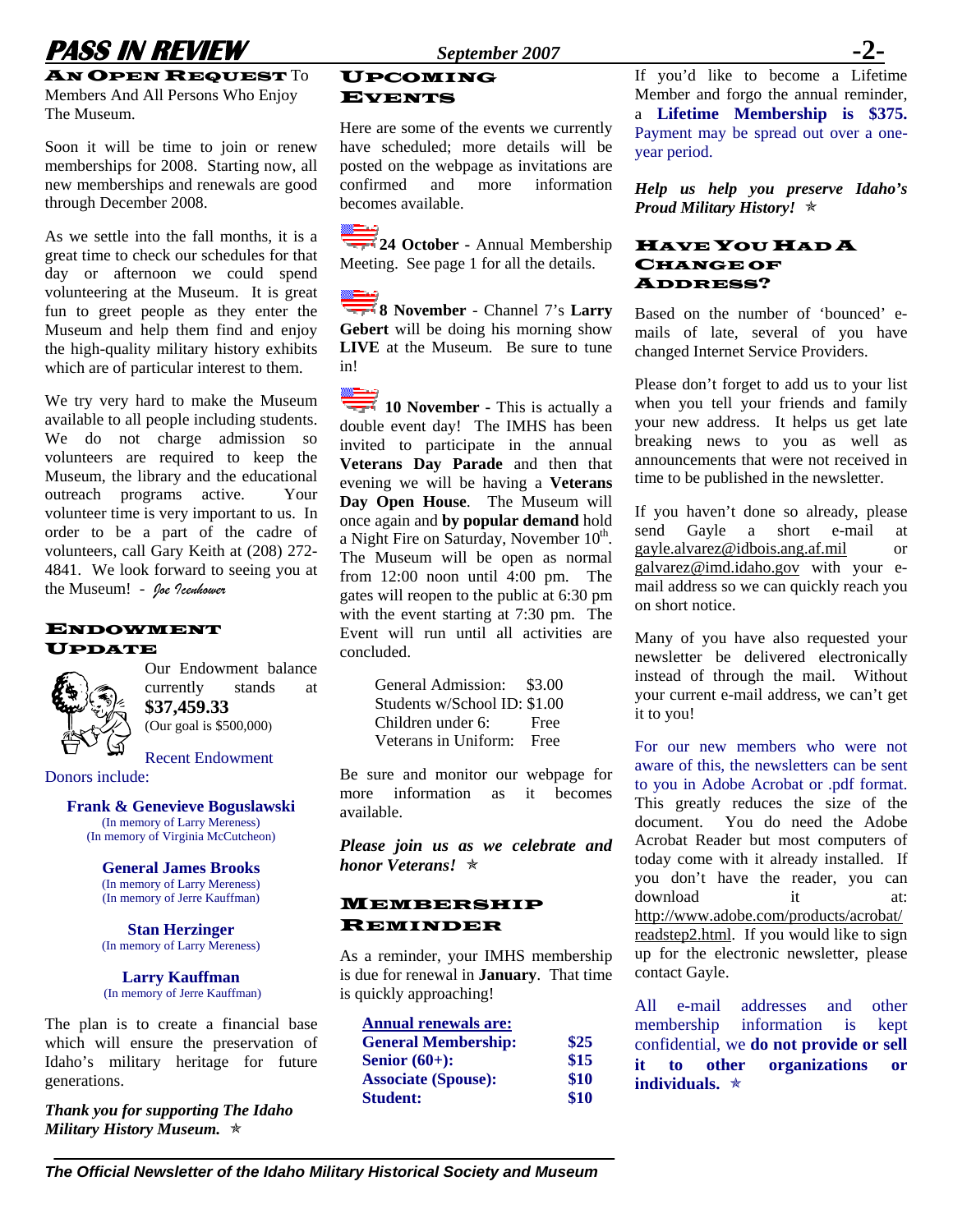## VOLUNTEER OF THE QUARTER

Please join me in recognizing and thanking our Volunteer of the Quarter, **Ted Brownfield**. In keeping with the theme of our Museum, Ted served in an Idaho based unit a few years back- the 321st Engineer Battalion. After a few years with the 321st, Ted took an active duty tour in Japan. He talks often of his boating trips and borrowing the CO's jeep so it must have been good duty.

Ted is one of our newest volunteers, having started in March of this year and brought his interest and skills in carpentry to the Museum. In a short amount of time, Ted has accomplished a tremendous amount of work. His major contribution has been the construction of our video kiosks, of which three will be built.

Ted completed the first one in time for the unveiling of the Medal of Honor exhibit and it houses a DVD player, monitor and speakers securely.



**The New Medal of Honor Kiosk Ted built** 

Each of the kiosks is being custom built by Ted in the Museum

workshop and with some help from Ted at his home workshop. In addition to these, he has been busy modifying some of our exhibits with casters so they can be moved more easily. His latest creation is new "frame" cases which will house our Korea, Vietnam, Desert Shield/Storm and Global War on Terror patch collections.

Ted's work is a combination of his excellent skills and his eagerness to help out. I look forward to Wednesdays as he is a great volunteer to work with and gets a lot done in one day. Words here are not enough to thank Ted for all he has done and is continuing to do.

*Ted, we deeply appreciate all of your hard work. You are our Volunteer of the Quarter!*  $\star$ 

## RECENT DONATIONS

**Col Larry Kauffman -** USAF uniforms including Blues, shoes and DCU's from his time as commander of the 407th AEG in Iraq.

**CMSgt James Beard -** DCU uniform and helmet cover worn in Iraq during first truck convoy rotation.

**Vahan Sipantzi, Col, USA (Ret) -** A complete set of US Army Special Forces Beret Flashes and shoulder patches.

**Kirk Hall - papers and artifacts from his** father who was in the Idaho Army National Guard prior to WWII.

**Maj Ron Storer, USMC -** USMC uniform worn by him in Desert Storm along with Iraq uniforms and field gear.

**Bob Swisher-** artifacts and photos from his father, a WWII 148th Field Artillery veteran. ★

#### NEW ITEMS IN THE GIFT SHOP



*Lasting Valor: The Story of the Only Living Black WWII Veteran to Earn America's Highest Distinction for Valor, the Medal of Honor*  Written by Lieutenant

Vernon J. Baker, with Ken Olsen, it goes into great detail about his life, the discrimination he faced, and the actions he took in Italy during WWII which ultimately resulted in his being awarded the **Medal of Honor**. His story in his own words AND **Lieutenant Baker has** 

**personally autographed each copy!** 



*A Century of War; The Men and Women Who Served, 1860- 1960, Valley County, Idaho* 

Written and produced by the Valley County (Idaho) History Project, this book profiles Idahoans who have served their



country from Valley County from 1860- 1960. Includes many photos.  $\star$ 

#### BOOK REVIEW





*Lasting Valor: The Story of the Only Living Black World War II Veteran to Earn America's Highest Distinction for Valor, the Medal of Honor* 

In his book *On Killing: The Psychological Cost* 

*of Learning to Kill in War and Society*, Lieutenant Colonel Dave Grossman argues that the burden of taking another human life places the highest amount of stress on a soldier, and leads to the greatest emotional and psychological pain from combat. For Grossman, this helps explain why many veterans are hesitant to discuss or think about enemy soldiers they killed, even while openly talking about the other horrors of war.

World War II veteran Vernon J. Baker, however, does not quite fit Grossman's model. Like many combat veterans, Baker carries deep and painful memories of his experiences under fire. Yet, it is not the German soldiers he killed in the mountains of northern Italy in late 1944 and early 1945 that weigh so heavily upon his mind. His greatest burden is the image of brave black soldiers who died fighting alongside him. Indeed, his very first words in his autobiography *Lasting Valor* read, "I am haunted by the memory of nineteen men; men I left on a ridge in northern Italy five decades ago."

Baker, of course, is not alone among veterans who are haunted by the memory of dead comrades. But his story does include an element many American GIs during World War II never faced opposition from his own side. Vernon Baker was a black officer in a black unit, fighting not only against Germans, but against prejudice and racism in the US Army. This experience adds to his mourning of fallen comrades. They were not only casualties of German bullets and mortars, but victims of their own white commanders' doubt and disdain. On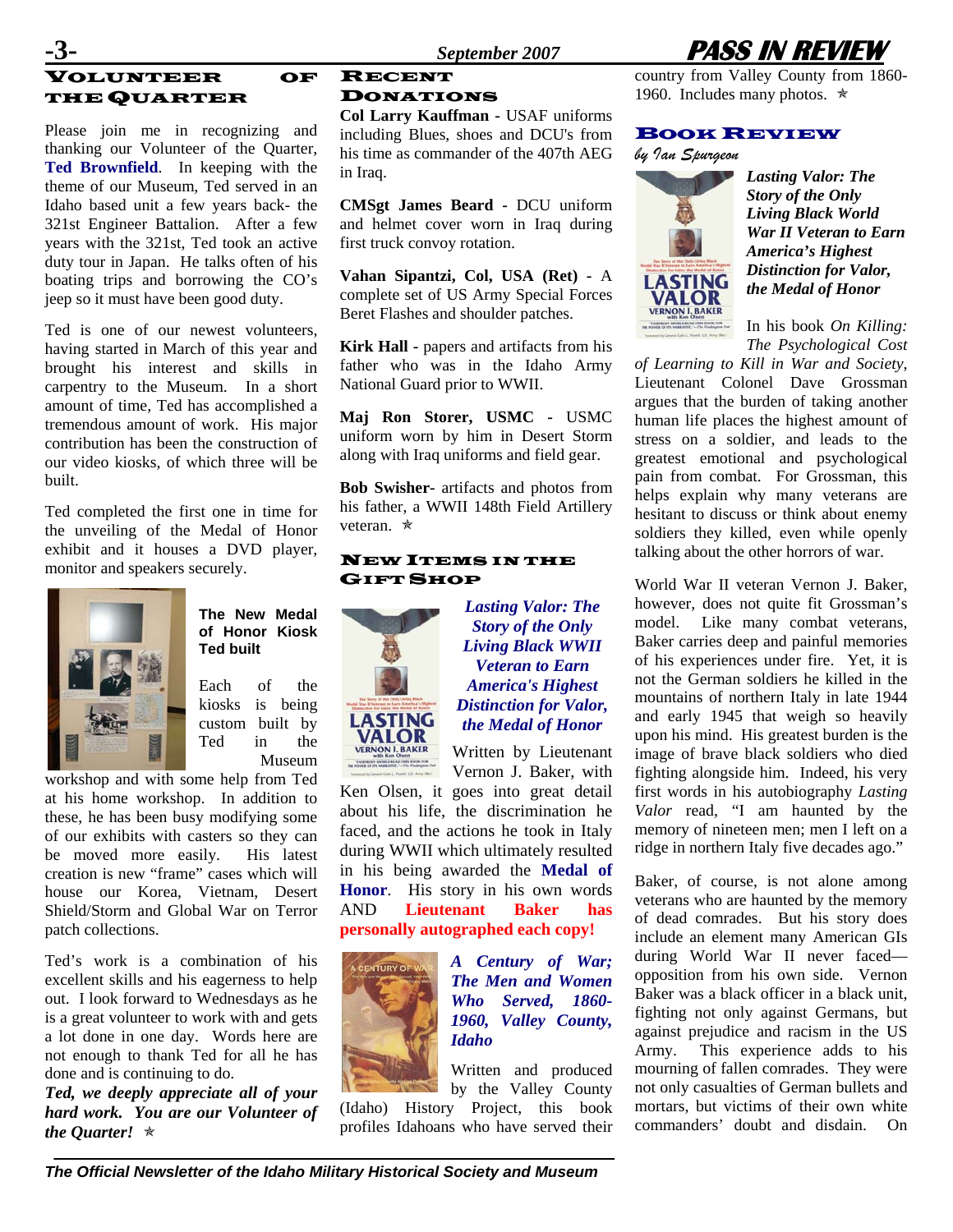

April 5, 1945, near the base of Castle Aghinolfi in northern Italy, 2nd Lt. Baker found himself battling behind German lines with just over two dozen men.

He had personally taken out at least two enemy bunkers and killed a German who heaved a grenade at his feet. The grenade failed to explode; Baker's aim was true. In the midst of this chaos, his white company commander abandoned the men, supposedly to get reinforcements. In reality, the officer retreated to friendly lines and reported the entire unit wiped out.

Baker and the other black infantry soldiers did not have the benefit of retreating so quickly. The white officer "wasn't a Buffalo Solder, a man who lived under the accusation of always running," he writes. "We were Buffalo soldiers; we had to fight to the last man to retain any shred of dignity."

Countless black soldiers fought and died for their country and respect. The army was slow to give them that respect and recognize them as equal to whites. In fact, it took the United States government over fifty years to award a black soldier the Medal of Honor. When it did, seven distinguished soldiers received the honor. Of those men, all but Vernon Baker had already passed away.

*Lasting Valor* is not just about Baker's combat experience, or his struggle against racism in the army. It is a story about an ordinary man, who faced the types of hardships regular Americans have always encountered: the tragic death of family, financial problems, mistakes in love and marriage, and the quest to find peace and happiness.

His early life offers a priceless glimpse at life in the West (Wyoming to be specific) during the Depression. His later career in the army, which took him into the much more rigid racial system of the south, offers a fascinating but depressing look at American society in the early twentieth century. Although his military experiences in Italy comprise a good portion of the book, even the section

#### **(Continued on page 7)**

IDAHO FILE INTO **HISTORY** 



**WILLARD A. "BILL" HEATH WWII VETERAN, MEMBER OF IDAHO'S 148TH FIELD ARTILLERY**

During WWII, I kept a small notebook. When I retired in 1980 and returned to Boise, the first thing I did was to buy a computer. Earlier, I had dusted off the notebook, and started reading. After so long a time, it didn't make much sense, and the spelling was atrocious. I decided to type it out. I sat down at the keyboard, and started typing. As I did so, memories returned.

After many months, I had close to a fulllength manuscript. What to do with it? I sent a draft copy to my kids and grandkids. No response. Finally, one of my grandchildren, Justin, expressed an interest, and asked if I would come to Illinois, and speak to his class. At that point, I changed the name of the manuscript from something generic to *"Letter to Justin,"* and sent the original to him. Later, I did go to Illinois, where our family lived while I was working. It was fun talking to what turned out to be two elementary-school classes. I felt honored, and did my best to answer their many questions. What follows is a condensed version of "*Letter to Justin*."

I was born February 15, 1919 and raised in Portland, OR. After graduating from high school in 1938, I moved to Boise and went to work for the Bunting Tractor Co. in Boise for roughly 18 months. When I figured I had enough money to go to college, I quit my job and went to Eugene in the fall of 1939 and registered. I attended the University of Oregon for two full years, returning to Boise in for the summer of 1940, again working for the Bunting Tractor Co.

I was just finishing my second year of college, when I received my "welcome" letter from Uncle Sam. I was told to report to the Army Reception Center in Portland on June 25, 1941. There on that date, I was inducted into the Army of the United States, and was sent to Camp Roberts, CA, for basic training in the Field Artillery. I spent the summer of 1941 at Camp Roberts for basic training



**Camp Roberts Calif, 1941, the original "Sad Sack"** 

as a clerk.

After graduating, I was sent to Fort

Lewis, WA, to join the 148th Field Artillery. There I reported to regimental headquarters, and was assigned to Battery B. I had considered it a stroke of luck to be joining an Idaho National Guard regiment, for I was surprised to learn both my CO and 1st Sgt. were from Boise. I felt right at home!

I was with the 148th Field Artillery up until January 1942. It was on Jan. 6, 1942, that six officers, (mostly Infantry) and six enlisted men (all Field Artillery) from the troopship, *Willard A. Holbrook*, were transferred to HQ Far East Air Force (FEAF). Our orders directed us to proceed to Java, an island in the Netherlands East Indies (N.E.I.) by first available military air transportation. I was one of the enlisted men, age 22, a Battery Clerk with the rank of Corporal.

We were met dockside by 1st lt. Edgar W. Hampton, an Air Corps pilot, who took us to the Royal Australian Air Force Aerodrome outside Darwin, Australia. On Jan. 14, we packed our few belongings, boarded a C-47, and took off, going northwest. After several hours of flying, we landed at Kupang, on the island of Timor. After refueling, and with Lt. Hampton at the controls, we took off again, going west. In late afternoon, we landed at Surabaja, Java (now part of Indonesia). At dusk, we reached our destination, Batavia (now Djakarta), the capital of Java.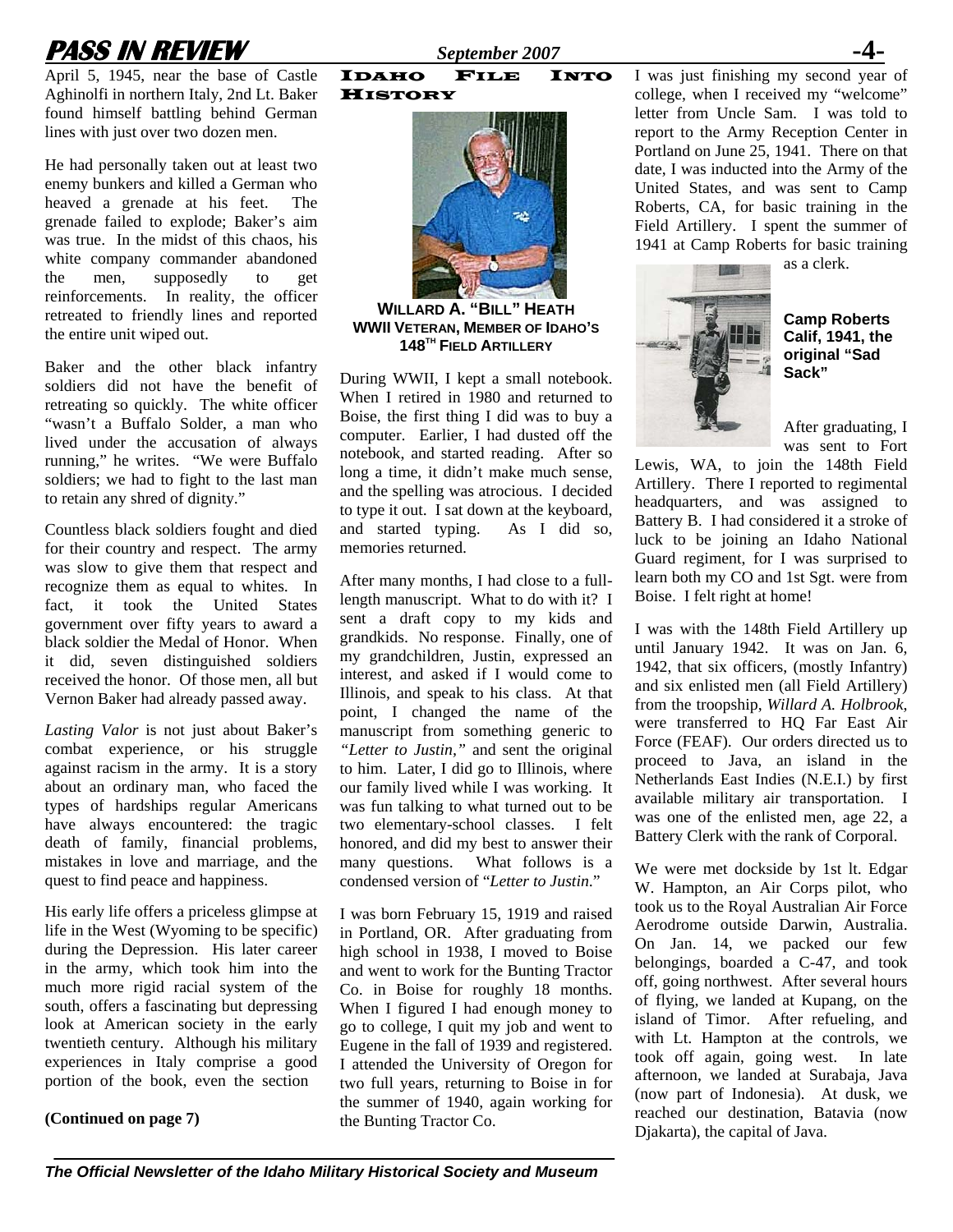## **-5-** *September 2007* **PASS IN REVIEW**



**Corporal Heath, February 1942** 

The next day, our small group reported for duty at HQ

FEAF. It had left the Philippines to avoid capture by invading Japanese forces. The HQ was temporarily located in the American Consul's office in Batavia. FEAF at the time consisted of assorted airplanes, mostly B-17s, P-40s and C-47s, their flight crews, senior officers, and very little else. The dozen officers and men were to replace HQ staff left behind in the Philippines. We purchased what supplies we could locally and tried to get things organized, knowing everything here was temporary.

As for Java, we knew only that it was one of about 3,000 islands in a long chain of islands between southeastern Asia and Australia. The Dutch had governed much of the area for more than 300 years. It covers 51,000 square miles, some of which are volcanic cones. The lower slopes are wide, fertile plains. Population at the time was 60 million hard-working people, with  $1,000$ inhabitants per square mile.

The city, country and its businesses appeared well managed. Everything was clean and well maintained. Restaurants and hotels were first class and quite comfortable despite the tropical heat, and lack of air conditioning. Being close to the equator, Java was hot and humid 24 hours a day, but rich vegetation, shady palms and trees of all kinds, gave relief. Scented flowers were everywhere, and cold "Java Bier" made life not only bearable, but quite pleasant.

There were no quarters for either officers or enlisted men, so we were allowed per diem for living expenses. We took hotel rooms and had our meals at restaurants. From a menu I saved, dinner one Fri. at the Daendels Hotel consisted of Princess

Soup, Shell a la Montglas, Fried Sole Grenobleoise with steamed potatoes. Dessert was Caramel Cream Pudding, fruit and coffee.

A short time later, HQ FEAF moved by car and truck to Lembang up in the hills, outside the city of Bandoeng. The weather was slightly cooler but still humid. Lembang was the name of a large resort-type hotel where the Allied Forces chiefs were gathering to establish a combined headquarters; Admirals and generals were all over the place. British, Scots, Australian, Dutch and Americans, all wore colorful uniforms. U.S. Admiral King was in his Navy blues with gold braid and colorful service ribbons. There was an American Marine sergeant in full dress uniform, and a Scot officer in kilts. Gen. Lewis H. Brereton was our (FEAF) commander.

Unfortunately, the Allies had too little military hardware, sea and air power with which to fight a war. The wellequipped Japanese were even then coming within range with their aircraft, ships and fighting forces. We were at Lembang just long enough to observe the peaceful countryside with its rolling green hills, most of which were meticulously terraced for rice paddies. Narrow, winding roads made driving slow and tedious.

The people of Indonesia are mostly Malaysian, with light brown skin, straight black hair, and short slender bodies. Most are Muslims. We found them to be clean, well-groomed, attractive, and friendly. They live simply. Most are farmers, either full or part time. Everyone in the family helps with the rice and other produce. Chief products are cacao, cassava, coffee, kapok, rice, rubber, sisal, soybeans, spices, sugar, tea and tobacco. The perperson income averaged only \$50 to \$70 a year, at the time.

My job was that of chief clerk in charge of message and mail traffic, producing special orders and commendations, plus typing, filing, and whatever needed doing. I also became typist for Lt. Crane, a doctor on special assignment from Washington, DC. He was doing a study on tropical diseases. Java, with its average temperature near 80 degrees and 60 inches of rain a year, was a culture dish for diseases. I also prepared the Morning Report, the purpose for which was to keep track of our field units, personnel changes, etc.

On Feb. 5, we had our first air raid alarm at noon. Outdated Brewster Buffalo fighters, flown by Dutch pilots, took off from the Bandoeng airport headed for Batavia. The following day, HQ FEAF moved to a Dutch military academy closer to Bandoeng. Again at noon, the air raid alarm sounded. The local help, called djongos (servant boy) filled the few slit trenches.

Alarms now sounded daily, always about noon. On Feb. 11, we saw a bunch of airplanes fly over, but no bombs dropped. That evening it was drinks at the Indies, and dinner at the Penguin. What a way to fight a war! It's crazy. What am I going to tell my grandchildren? At the academy, British and Australian troops were arriving daily, mostly evacuees from Singapore. The enemy was only 600 miles away, and coming in our direction.

On Feb. 15, there was an air raid at 1300. Three B-17s flew in shortly before, but as the last plane settled on the field, four enemy Zeros flew directly over us, following the B-17s. All three of the bombers were destroyed on the ground, but their crews escaped harm and later moved in with us at the academy.

We worked until 2100 on General Order No. 2, consisting of numerous, welldeserved citations and awards for bravery in action against the enemy. More British troops arrived from Sumatra, the next island up the chain from Java. On Feb. 18, the Japanese invaded Bali. At Bandoeng, another alarm. This time we ducked for cover, as nine Japanese bombers with 35 fighters came into view. We could hear the rattle of machine guns. Bombs fell on the airfield. Allied fighters – hopelessly outnumbered – managed to break up the attack.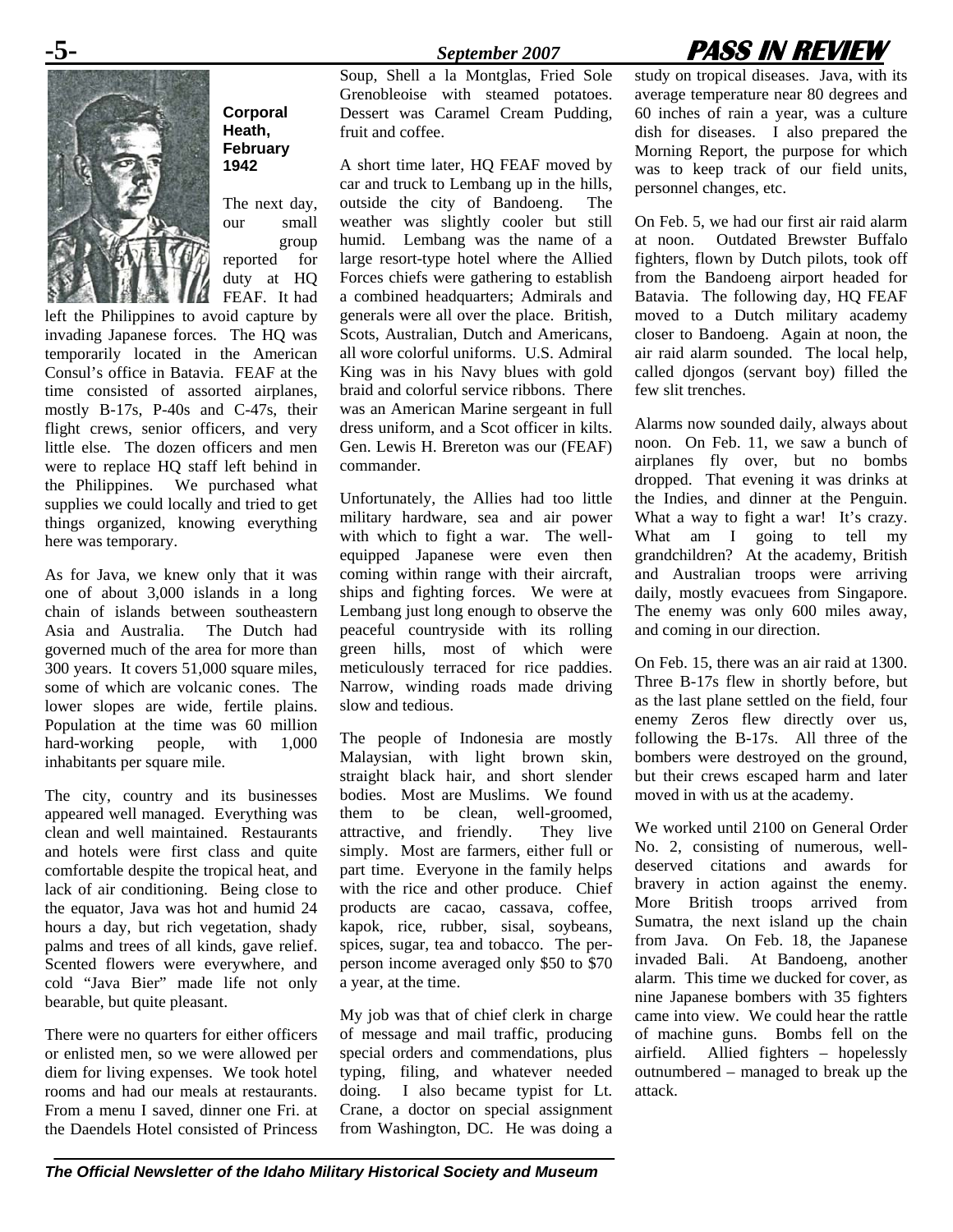## **PASS IN REVIEW** *September 2007* **-6-**

On Feb. 19, we learned that Australia's Darwin Harbour had been bombed and strafed, catching 45 ships in the harbor, and coming close to wiping Darwin off the map. The Japanese strike force was the same one that had bombed Pearl Harbor on Dec. 7, 1941. We were told to be ready to move out on a moment's notice. No great surprise. I was named 1st Sergeant for Hq & Hq Squadron.

On Feb. 25, The Australian-British-Dutch-Australian command was dissolved, and its Supreme Commander, Sir Archibald Wavell, flew to India. Gen. Brereton relinquished his command of FEAF. He and his general staff followed Sir Archibald to India, in what few B-17s remained. Round #1 would have to go to the Japanese, whose air, sea and ground forces up to this point had been an almost perfect offensive weapon.

Their fighting men and officers were trained in offensive warfare, and the whole thrust of their efforts was to advance or die trying. The individual warrior had been taught from the beginning that death led to a beautiful after life. He was ready to die. That, plus the fact that the allies were illprepared for such an onslaught, resulted in speedy Japanese advances.

At 0430, Feb. 26, the remaining staff of HQ FEAF formed a motor convoy consisting of 17 cars, one bus, and two trucks, struck out for the southern port of Tjilatjap (pronounced chill-a-chap), 160 miles away. We would pass through such exotic-sounding places as Oedjoengbroeng, Tjitjalengka, Tasikmalaja, Bandja, Madjenang, and Wangon. All smelled of dead fish! A volunteer member of the N.E.I. armed forces, a sergeant, was our guide and interpreter. We arrived at Tjilatjap at about 1600. There, we joined a growing group of Americans from units on the island, all hoping to escape the advancing Japanese. We bid a grateful goodbye to our Dutch guide, who declined to leave with us, saying Java was his home, and it was his duty to defend it.

That evening, we boarded a decrepitlooking – but very serviceable – Dutch

freighter, named the ABBEKERK. Its few cabins went to badly injured Navy personnel, some officers, and a few civilians. There were no other living quarters or facilities for human beings. We were human cargo. But this was our only hope for freedom, so we were very glad to be there. Ultimately 1500 men would crowd the decks and holds.

In preparation, we organized committees. The mess committee consisted of senior mess sergeants. Food supplies went to the forward deck where the sergeants and their KP helpers set up field kitchens. Cartons of corned beef were stacked here, the beans over there, and so on, far into the night. Another committee was busy filling every container it could beg, borrow or steal, with drinking water. Another committee was busy building latrines and showers.

A sloping wood platform extended over the side. A 2x4 frame went over that, with more 2x4s serving as toilet seats. A similar structure was constructed for showers. Running water? It was pumped from the sea and dispersed through hoses running across the platform. It wasn't pretty, but it worked for what turned out to be an eight-day journey to Australia.

Feb. 27,  $1942 -$  we were supposed to depart last night, but hadn't finished loading supplies and equipment, including a number of machine guns. An Air Corps group had salvaged the guns and brought them along. Conditions bad; morale extremely good all things considered. We left the dock about 1700, and steamed slowly out of the river. Several other ships followed.

The plan was that we were to rendezvous with other ships and form a convoy. We didn't know it at the time, but this was the date of the Battle of the Java Sea north of Java. It was a battle that all but wiped out what remained of the U.S. Asiatic Fleet, and the allied fleets. Fortunately, our skipper, Captain Wijker, had other ideas. Soon we were in the Indian Ocean, headed for Australia, alone and at full speed. We would learn later that of the 24 ships leaving Tjilatjap

that evening, 13 escaped, and 11 were sunk or captured by the enemy.

The following day about 1000, the lookout spotted a plane – two engines, probably a medium bomber. It disappeared on a straight line into a cloud bank. Another smaller plane was spotted at 1530, and it had seen us! It circled and followed us for approximately 45 minutes. The ABBEKERK's only armament was a four-inch gun on her stern. It could be used against aircraft, but not effectively. However, yet another committee had mounted the 30 and 50-caliber machine guns on the ship's railings, and they were manned and ready.

When the attacking aircraft came within range, first the four-incher fired. As the plane came closer, the 50s opened up. Then the 30s cut loose. A hail of tracer bullets reached out to our tormentor. At the same time, the ABBEKERK still at full speed made every possible evasive move. We finally got a good look at the plane as it veered off.

It was a Mitsubishi Zero, either out of ammunition or intentionally light-loaded for reconnaissance duty. A couple of the guys swore they saw two small bombs drop in to the ocean. My guess is that the pilot realized he'd run into a hornet's nest, and decided to get the hell out of there. What the guys thought were bombs were probably extra wing tanks for long-range surveillance.

On March 4, at 0750, the good ship ABBEKERK arrived at Fremantle on the coast of Western Australia. The injured Navy personnel were helped onto trucks and taken to a hospital in Perth. Morale was still high, and the officers toted their own luggage. The train left Fremantle 2120 and arrived at Northam 0135 the next morning. After a good night's sleep and a good meal, everybody was in much better humor.

The Australian army had a very nice canteen and recreation room. Nearly all of our men rushed to the canteen and purchased, not beer, but milk – the first since we left Brisbane in Dec. 1941. Of our ragtag group, half were reassigned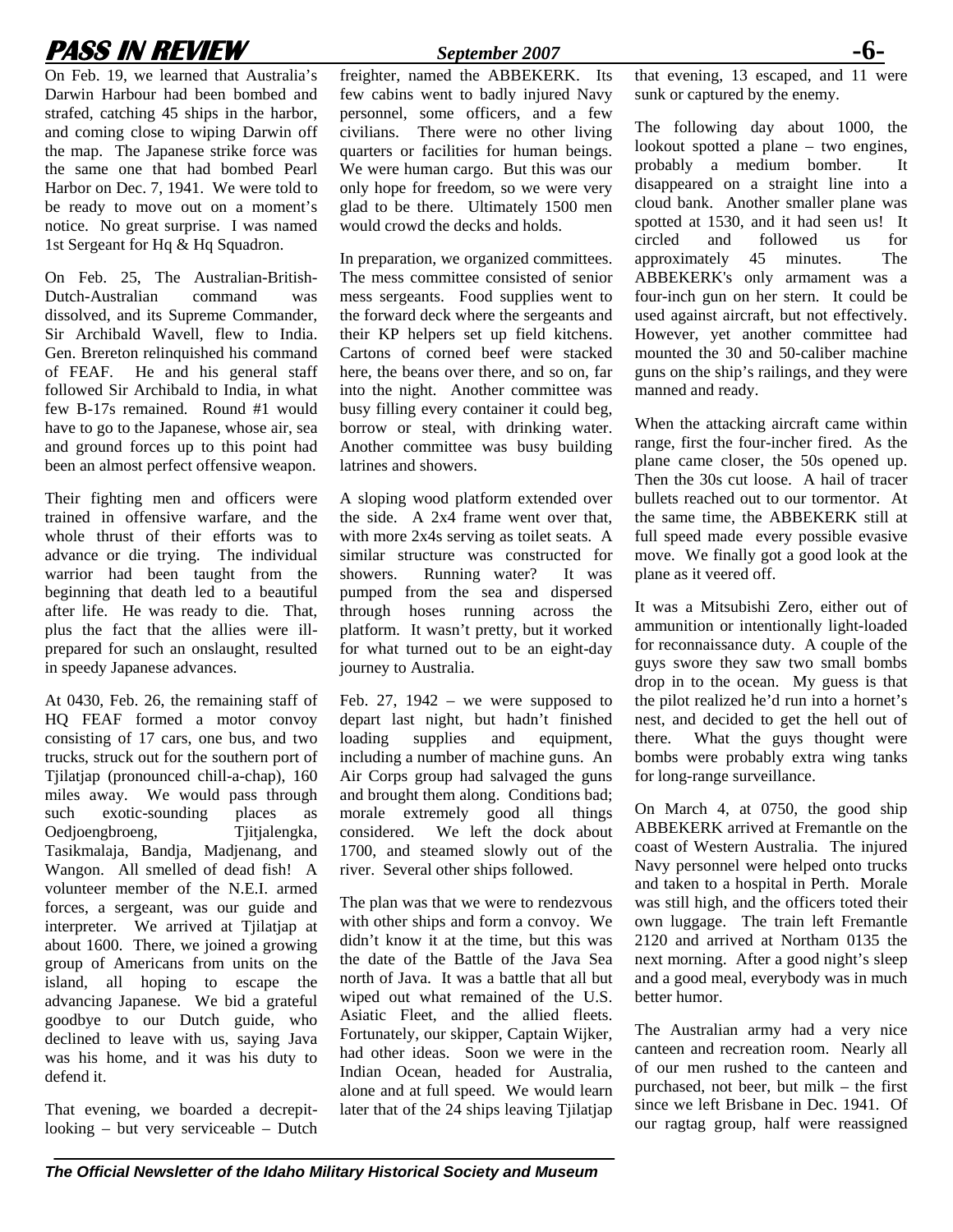and ordered out, but no one had yet said where we were going or how. Eventually, we boarded a troop train to cross Australia to Melbourne on the east coast, several thousand miles away. There we were reassigned to other Army units in the Southwest Pacific Theater. It was an arduous three-day journey, changing trains upon entering each new state as each state had its own unique rail gauge.

March 16, we arrived Melbourne, Victoria, 1500. I was assigned to Headquarters U.S. Forces in Australia (USAFIA), and given a job in S-1 Personnel. Again I was getting in on the ground floor, for it too was just setting up shop. Two days later, Gen. MacArthur arrived from the Philippines. He immediately assumed command of all military forces in Australia. For my part, I had assumed command of the Publications Section of HQ USAFIA. Nine months later, I would attend the first OCS class in Australia. Ninety days later, I became a 2nd Lieutenant in US Army.



**Air Corps contingent of Officers Candidate School #1, Camp Columbia, Queensland, Australia – April 1, 1943** 

I was assigned to the 43rd Bomb Gp (H), and joined the unit in New Guinea. In 1944, I was rotated to the U.S., and served the rest of my five-year Army career at HQ First Air Force, Mitchel Field, Long Island, N.Y.

After five years in the Army, I went on active reserve, and was employed by United Air Lines in New York City, later moving to Chicago. I retired from UAL in 1980 after 34 years and moved my family to Boise.





## **Lieutenant Heath New Guinea, 1943**  After putting an ad in the Boise paper, I

finally found the 148th Field Artillery veterans group in 1989, and

asked for a copy of the unit's history. Bill Turner, chairman for that year's reunion, told me it had never been written. But, he said, "Here's a list of survivors with their addresses. Why don't you do it?"

I wrote and talked to numerous surviving members, and the results of those efforts are *The 148th Field Artillery Story, World War II Unit History 1940 – 1946*, which is now in its 2nd edition and available in the gift shop of the Idaho Military History Museum, at Gowen Field, Boise, Idaho.

The 148<sup>th</sup> Field Artillery holds a reunion each year and ALL 148<sup>th</sup> Field Artillery Veterans are welcome to attend.



**Photo taken at the September 2006, 148th Field Artillery Reunion in Bend, Oregon.** 

**Seated (1st row) left to right: Bill Heath, Andy Anderson, Harold Jacobs, Charles Stack, Takeshi Hanami.** 

**Standing (2nd row) left to right: Sylvester Wirtz, Ernie Lathrop, Charles Lake, WWII Medal of Honor Recipient and guest of honor Bob Maxwell, Clyde Hanson**

--------------------------------------------

*Editors Note:* A very special thank you to Bill Heath for sharing his story with us. To learn more about Bill Heath and the  $148<sup>th</sup>$  Field Artillery's actions during WWII, stop by the Museum gift shop and pick up



*The 148th Field Artillery Story, World War II Unit History 1940 –* 

#### Book Review - **Continued from page 4**

describing his amazing actions during the assault on Castle Aghinolfi is matter-offact and void of romantic, Hollywoodstyle imagery. His discussion of combat is a tragedy, replete with loss, fear, and frustration. He gives us the reality of war.

Baker expected no award for his actions. Respect from white commanders, he explains, meant more. Too often, it was not shown. He did receive the Distinguished Service Cross, despite attempts by some senior officers to block it. Even well after the war, a white colonel brazenly tried to intimidate the battle-hardened Baker to remove the ribbon from his uniform because of his race. Baker stood his ground. He is known for his action at Castle Aghinolfi, but his small, personal battles for equality throughout his life show the depth of his bravery.

Vernon Baker is not a crusader. His actions on the field, as well as, his actions in the rest of his life, were that of a man simply wanting stability, happiness, and respect. While we celebrate his heroism in Italy and throughout his life, his book constantly shows us his imperfections and how he never felt anything above the ordinary. He repeatedly reminds us that he tells his story for the sake of his comrades. This lesson should be taken to heart, for he is a regular guy.

It is because he is imperfect that he is so important; for true American heroes are real people. They show us what we, other imperfect people, can do. Baker is